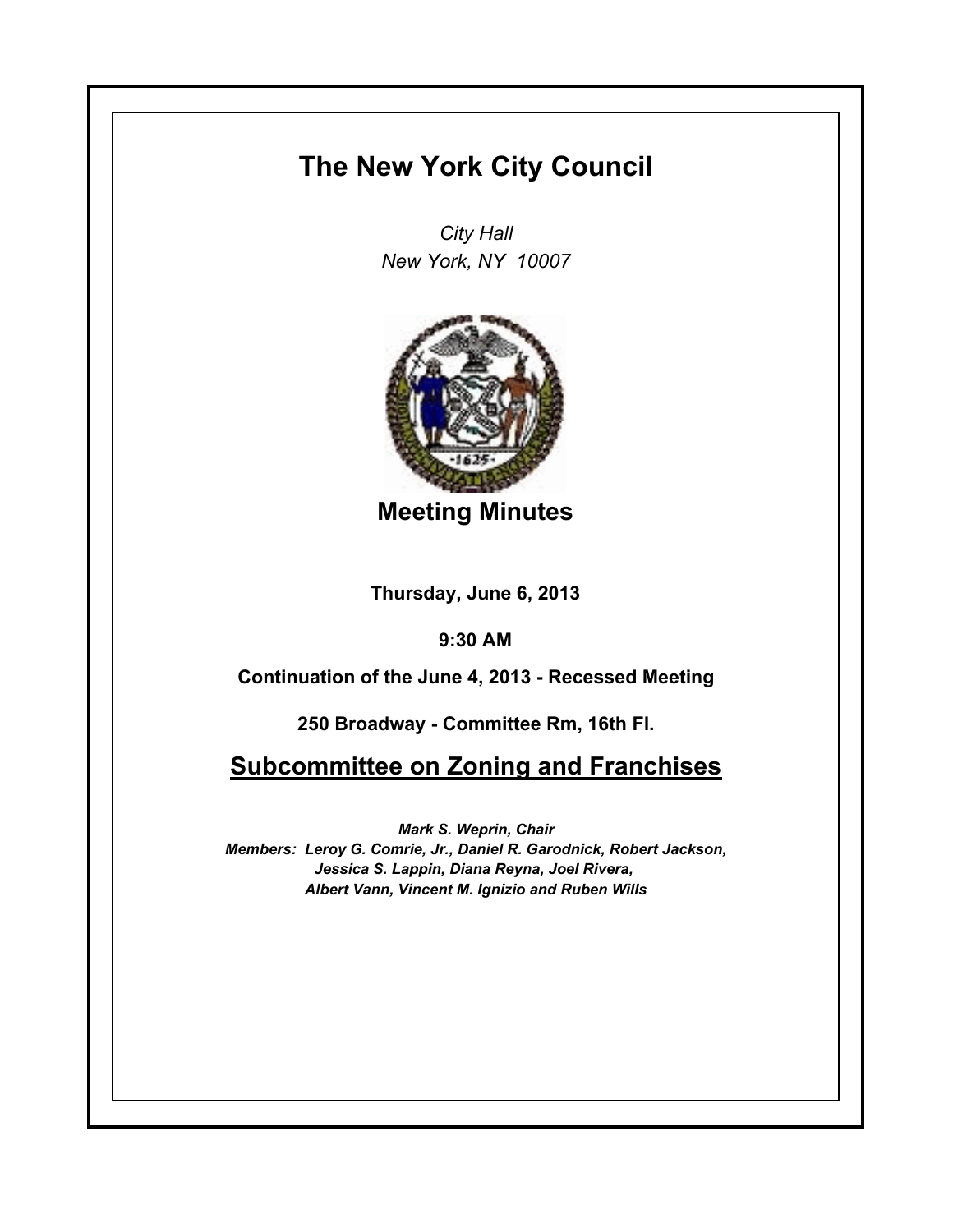| Roll Call              |                                                                                                                                                                                                                                                                                                                                                                                                                                                                                                                                                                                                                                 |  |  |
|------------------------|---------------------------------------------------------------------------------------------------------------------------------------------------------------------------------------------------------------------------------------------------------------------------------------------------------------------------------------------------------------------------------------------------------------------------------------------------------------------------------------------------------------------------------------------------------------------------------------------------------------------------------|--|--|
|                        | Present: Weprin, Comrie Jr., Garodnick, Jackson, Lappin, Reyna, Rivera, Vann, Ignizio<br>and Wills                                                                                                                                                                                                                                                                                                                                                                                                                                                                                                                              |  |  |
|                        | Other Council Members Attending: James, Levin and Chin                                                                                                                                                                                                                                                                                                                                                                                                                                                                                                                                                                          |  |  |
| LU 0821-2013           | Application no. 20135563 GFY, Authorizing franchises for<br>telecommunication services.                                                                                                                                                                                                                                                                                                                                                                                                                                                                                                                                         |  |  |
| Attachments:           | Memorandum, Land Use Calendar - Week of May 13, 2013 - May 17, 2013,<br>Hearing Testimony - Zoning 05-13-13, Land Use Calendar - Week of June 3,<br>2013 - June 7, 2013, Hearing Transcript - Zoning 5-13-13, Reconvening of<br>Zoning Subcommittee Meeting, Hearing Testimony - Zoning 6-4-13, Land<br>Use Calendar - Week of June 17, 2013 - June 21, 2013, Hearing Transcript<br>- Zoning 6-6-13                                                                                                                                                                                                                             |  |  |
|                        | This Land Use Application was Hearing Held by Committee                                                                                                                                                                                                                                                                                                                                                                                                                                                                                                                                                                         |  |  |
| Attachments:           | Memorandum, Land Use Calendar - Week of May 13, 2013 - May 17, 2013,<br>Hearing Testimony - Zoning 05-13-13, Land Use Calendar - Week of June 3,<br>2013 - June 7, 2013, Hearing Transcript - Zoning 5-13-13, Reconvening of<br>Zoning Subcommittee Meeting, Hearing Testimony - Zoning 6-4-13, Land<br>Use Calendar - Week of June 17, 2013 - June 21, 2013, Hearing Transcript<br>- Zoning 6-6-13                                                                                                                                                                                                                             |  |  |
|                        | This Land Use Application was Laid Over by Subcommittee                                                                                                                                                                                                                                                                                                                                                                                                                                                                                                                                                                         |  |  |
| LU 0827-2013           | Application no. 20135374 TCM, pursuant to §20-226 of the<br>Administrative Code of the City of New York, concerning the<br>petition of 18 Greenwich Avenue LLC, d/b/a Rosemary's, for a<br>revocable consent to establish, maintain and operate an<br>unenclosed sidewalk café located at 18 Greenwich Avenue, in the<br>Borough of Manhattan, Community District 2, Council District 3.<br>This application is subject to review and action by the Land Use<br>Committee only if called-up by vote of the Council pursuant to Rule<br>11.20b of the Council and §20-226(e) of the New York City<br><b>Administrative Code.</b> |  |  |
| <b>Attachments:</b>    | Land Use Calendar - Week of June 3, 2013 - June 7, 2013, Reconvening of<br>Zoning Subcommittee Meeting, Land Use Calendar - June 6, 2013, Hearing<br>Testimony - Zoning 6-4-13, Hearing Transcript - Zoning 6-6-13                                                                                                                                                                                                                                                                                                                                                                                                              |  |  |
|                        | This Land Use Application was Hearing Held by Committee                                                                                                                                                                                                                                                                                                                                                                                                                                                                                                                                                                         |  |  |
| Attachments:           | Land Use Calendar - Week of June 3, 2013 - June 7, 2013, Reconvening of<br>Zoning Subcommittee Meeting, Land Use Calendar - June 6, 2013, Hearing<br>Testimony - Zoning 6-4-13, Hearing Transcript - Zoning 6-6-13                                                                                                                                                                                                                                                                                                                                                                                                              |  |  |
| approved by Roll Call. | A motion was made that this Land Use Application be Approved by Subcommittee                                                                                                                                                                                                                                                                                                                                                                                                                                                                                                                                                    |  |  |
| Affirmative: 10 -      |                                                                                                                                                                                                                                                                                                                                                                                                                                                                                                                                                                                                                                 |  |  |

Ignizio and Wills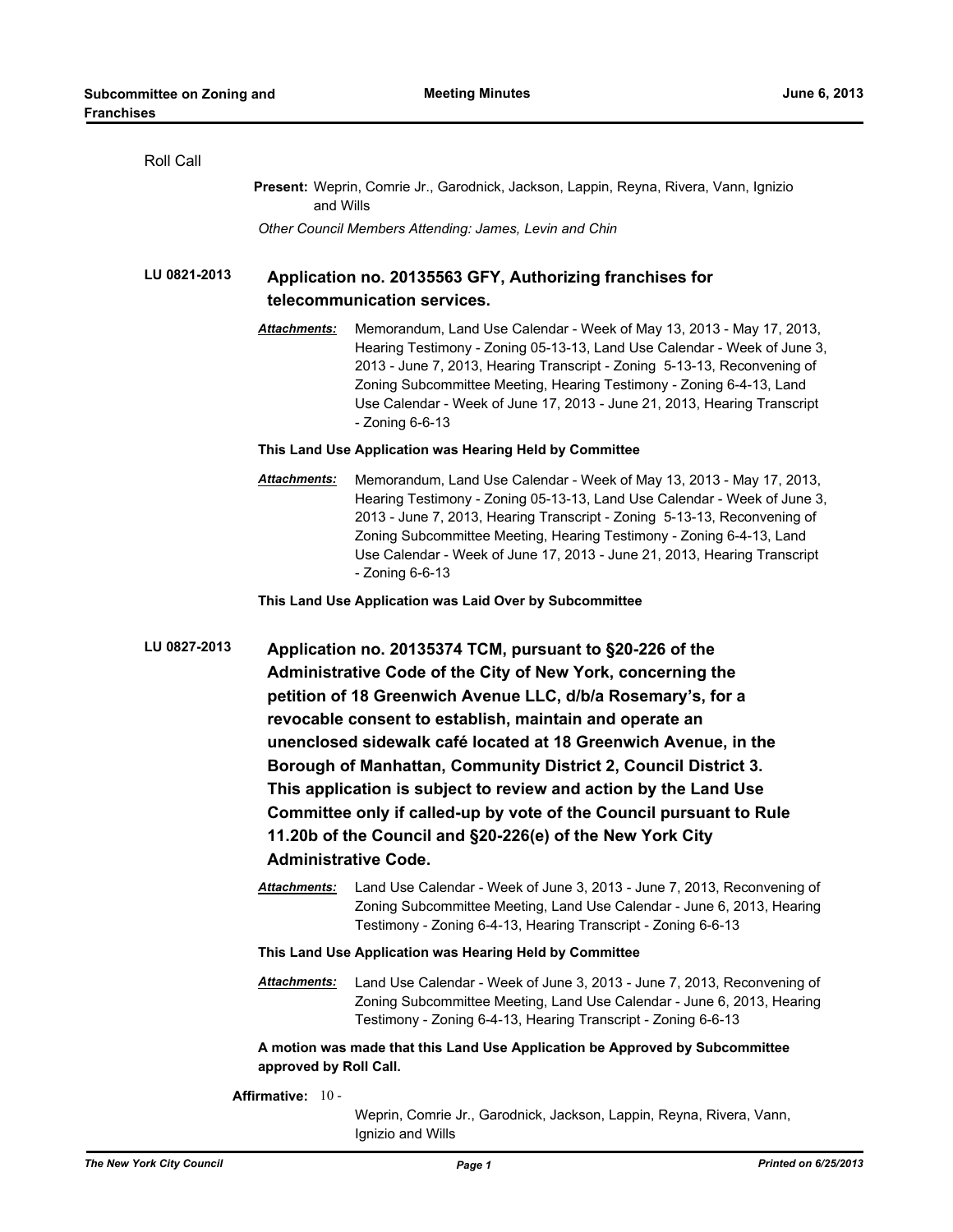| LU 0828-2013 | Application no. 20135408 TCM, pursuant to §20-226 of the<br>Administrative Code of the City of New York, concerning the<br>petition of Le Gans Restaurant, Inc., d/b/a RYU, for a revocable<br>consent to establish, maintain and operate an unenclosed sidewalk<br>café located at 46 Gansevoort Street, in the Borough of Manhattan,<br>Community District 2, Council District 3. This application is subject<br>to review and action by the Land Use Committee only if called-up<br>by vote of the Council pursuant to Rule 11.20b of the Council and<br>§20-226(e) of the New York City Administrative Code. |                                                                                                                                                                                                                                                                                                                                                                                                                                                                  |  |
|--------------|------------------------------------------------------------------------------------------------------------------------------------------------------------------------------------------------------------------------------------------------------------------------------------------------------------------------------------------------------------------------------------------------------------------------------------------------------------------------------------------------------------------------------------------------------------------------------------------------------------------|------------------------------------------------------------------------------------------------------------------------------------------------------------------------------------------------------------------------------------------------------------------------------------------------------------------------------------------------------------------------------------------------------------------------------------------------------------------|--|
|              | <u> Attachments:</u>                                                                                                                                                                                                                                                                                                                                                                                                                                                                                                                                                                                             | Land Use Calendar - Week of June 3, 2013 - June 7, 2013, Reconvening of<br>Zoning Subcommittee Meeting, Land Use Calendar - June 6, 2013, Hearing<br>Testimony - Zoning 6-4-13, Hearing Transcript - Zoning 6-6-13                                                                                                                                                                                                                                               |  |
|              | This Land Use Application was Hearing Held by Committee                                                                                                                                                                                                                                                                                                                                                                                                                                                                                                                                                          |                                                                                                                                                                                                                                                                                                                                                                                                                                                                  |  |
|              | <b>Attachments:</b>                                                                                                                                                                                                                                                                                                                                                                                                                                                                                                                                                                                              | Land Use Calendar - Week of June 3, 2013 - June 7, 2013, Reconvening of<br>Zoning Subcommittee Meeting, Land Use Calendar - June 6, 2013, Hearing<br>Testimony - Zoning 6-4-13, Hearing Transcript - Zoning 6-6-13                                                                                                                                                                                                                                               |  |
|              | approved by Roll Call.                                                                                                                                                                                                                                                                                                                                                                                                                                                                                                                                                                                           | A motion was made that this Land Use Application be Filed by Subcommittee                                                                                                                                                                                                                                                                                                                                                                                        |  |
|              | Affirmative: 10-                                                                                                                                                                                                                                                                                                                                                                                                                                                                                                                                                                                                 | Weprin, Comrie Jr., Garodnick, Jackson, Lappin, Reyna, Rivera, Vann,<br>Ignizio and Wills                                                                                                                                                                                                                                                                                                                                                                        |  |
| LU 0829-2013 |                                                                                                                                                                                                                                                                                                                                                                                                                                                                                                                                                                                                                  | Application No. C 130116 ZMK submitted by 22 Lafayette LLC and<br>the NYC Economic Development Corporation, pursuant to Section<br>197-c and 201 of the New York City Charter for an amendment to<br>the Zoning Map, Section No. 16c, changing a C6-1 District to a C6-2<br>District property bounded by Lafayette Avenue, Ashland Place,<br>Hanson Place, and Flatbush Avenue, in the Borough of Brooklyn,<br><b>Community District 2, Council District 35.</b> |  |
|              | <u> Attachments:</u>                                                                                                                                                                                                                                                                                                                                                                                                                                                                                                                                                                                             | Land Use Calendar - Week of June 3, 2013 - June 7, 2013, Reconvening of<br>Zoning Subcommittee Meeting, Land Use Calendar - June 6, 2013, Hearing<br>Testimony - Zoning 6-4-13, Additional Hearings Added - June 12, 2013,<br>Land Use Calendar - June 12, 2013, Deferral of Meetings Scheduled for<br>June 12, 2013, Additional Hearings Added - June 17, 2013, Additional<br>Hearings Added - June 17, 2013, Land Use Calendar - June 17, 2013,                |  |

Committee Report, Resolution, Hearing Transcript - Zoning 6-6-13

**This Land Use Application was Hearing Held by Committee**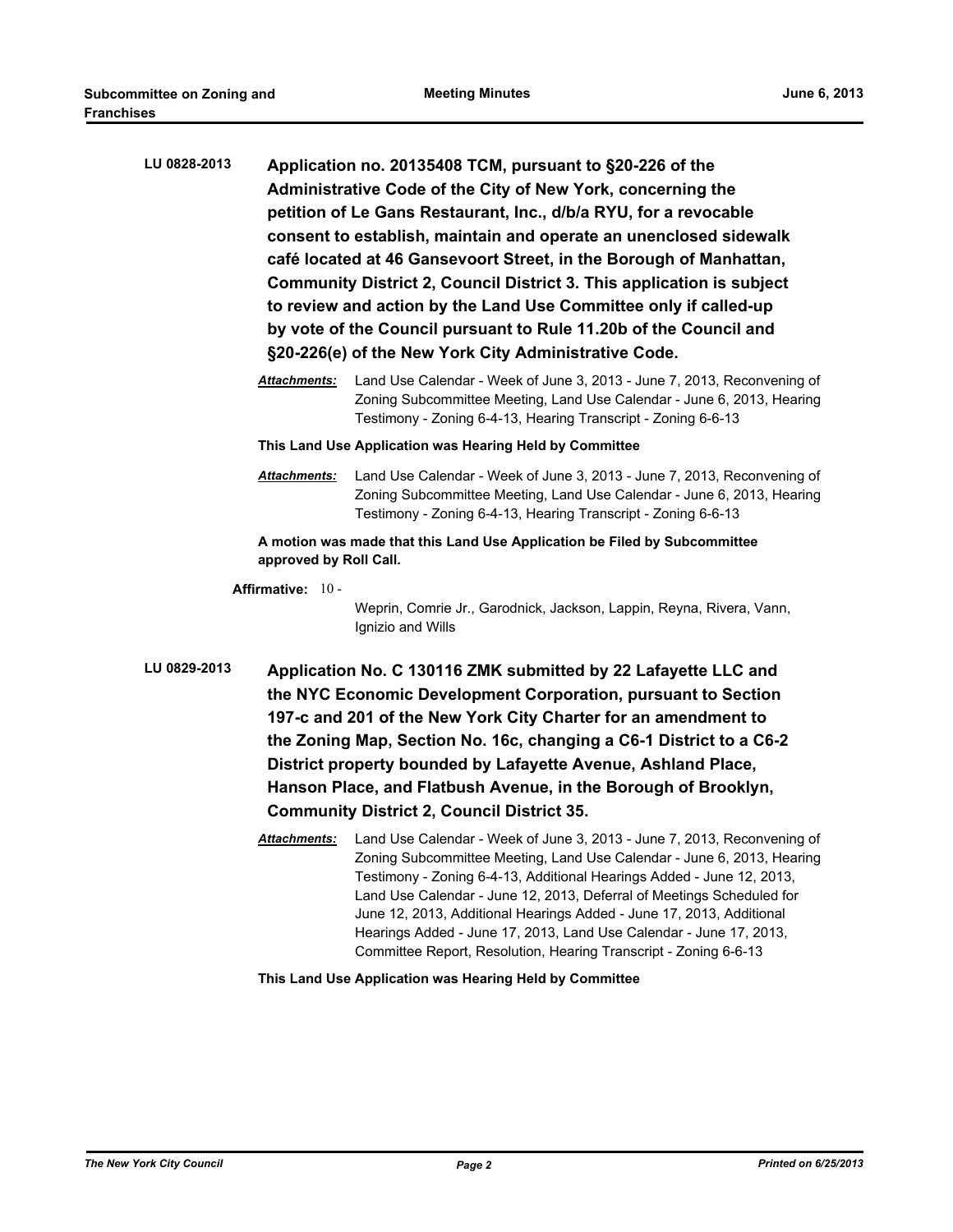*Attachments:* Land Use Calendar - Week of June 3, 2013 - June 7, 2013, Reconvening of Zoning Subcommittee Meeting, Land Use Calendar - June 6, 2013, Hearing Testimony - Zoning 6-4-13, Additional Hearings Added - June 12, 2013, Land Use Calendar - June 12, 2013, Deferral of Meetings Scheduled for June 12, 2013, Additional Hearings Added - June 17, 2013, Additional Hearings Added - June 17, 2013, Land Use Calendar - June 17, 2013, Committee Report, Resolution, Hearing Transcript - Zoning 6-6-13

**This Land Use Application was Laid Over by Subcommittee**

**LU 0830-2013 Application No. N 130117 ZRK submitted by 22 Lafayette LLC and the NYC Economic Development Corporation, pursuant to Section 201 of the New York City Charter, for an amendment to the Zoning Resolution, relating to Article X, Chapter 1 (Special Downtown Brooklyn District), to allow special permits for use and bulk modifications for cultural uses in certain C6-2 districts, in the Borough of Brooklyn, Community District 2, Council District 35.**

> *Attachments:* Land Use Calendar - Week of June 3, 2013 - June 7, 2013, Reconvening of Zoning Subcommittee Meeting, Land Use Calendar - June 6, 2013, Hearing Testimony - Zoning 6-4-13, Additional Hearings Added - June 12, 2013, Land Use Calendar - June 12, 2013, Deferral of Meetings Scheduled for June 12, 2013, Additional Hearings Added - June 17, 2013, Additional Hearings Added - June 17, 2013, Land Use Calendar - June 17, 2013, Committee Report, Resolution, Hearing Transcript - Zoning 6-6-13

**This Land Use Application was Hearing Held by Committee**

*Attachments:* Land Use Calendar - Week of June 3, 2013 - June 7, 2013, Reconvening of Zoning Subcommittee Meeting, Land Use Calendar - June 6, 2013, Hearing Testimony - Zoning 6-4-13, Additional Hearings Added - June 12, 2013, Land Use Calendar - June 12, 2013, Deferral of Meetings Scheduled for June 12, 2013, Additional Hearings Added - June 17, 2013, Additional Hearings Added - June 17, 2013, Land Use Calendar - June 17, 2013, Committee Report, Resolution, Hearing Transcript - Zoning 6-6-13

**This Land Use Application was Laid Over by Subcommittee**

**LU 0831-2013 Application no. C 130118 ZSK submitted by 22 Lafayette LLC and the NYC Economic Development Corporation, pursuant to Section 197-c and 201 of the New York City Charter for the grant of a special permit pursuant to Section 101-81 of the Zoning Resolution, in the Borough of Brooklyn, Community District 2, Council District 35.**

> *Attachments:* Land Use Calendar - Week of June 3, 2013 - June 7, 2013, Reconvening of Zoning Subcommittee Meeting, Land Use Calendar - June 6, 2013, Hearing Testimony - Zoning 6-4-13, Additional Hearings Added - June 12, 2013, Land Use Calendar - June 12, 2013, Deferral of Meetings Scheduled for June 12, 2013, Additional Hearings Added - June 17, 2013, Additional Hearings Added - June 17, 2013, Land Use Calendar - June 17, 2013, Committee Report, Resolution, Hearing Transcript - Zoning 6-6-13

## **This Land Use Application was Hearing Held by Committee**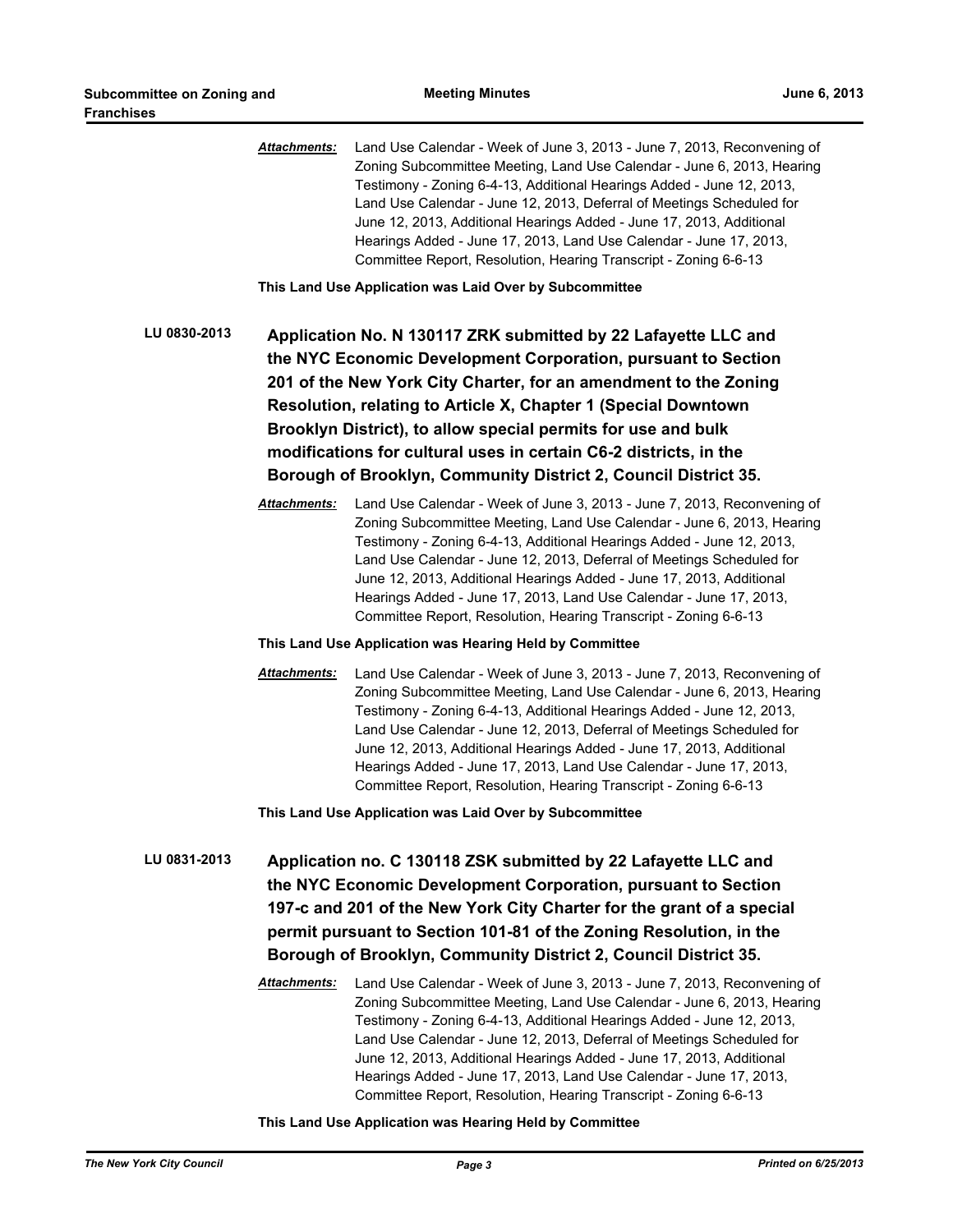|              | <b>Attachments:</b>                                                                                                                                                                                                                                                                                                                                                                                                                                                                                                                         | Land Use Calendar - Week of June 3, 2013 - June 7, 2013, Reconvening of<br>Zoning Subcommittee Meeting, Land Use Calendar - June 6, 2013, Hearing<br>Testimony - Zoning 6-4-13, Additional Hearings Added - June 12, 2013,<br>Land Use Calendar - June 12, 2013, Deferral of Meetings Scheduled for<br>June 12, 2013, Additional Hearings Added - June 17, 2013, Additional<br>Hearings Added - June 17, 2013, Land Use Calendar - June 17, 2013,<br>Committee Report, Resolution, Hearing Transcript - Zoning 6-6-13                                                                                                                                                                                                                                                                                                       |  |  |
|--------------|---------------------------------------------------------------------------------------------------------------------------------------------------------------------------------------------------------------------------------------------------------------------------------------------------------------------------------------------------------------------------------------------------------------------------------------------------------------------------------------------------------------------------------------------|-----------------------------------------------------------------------------------------------------------------------------------------------------------------------------------------------------------------------------------------------------------------------------------------------------------------------------------------------------------------------------------------------------------------------------------------------------------------------------------------------------------------------------------------------------------------------------------------------------------------------------------------------------------------------------------------------------------------------------------------------------------------------------------------------------------------------------|--|--|
| LU 0832-2013 | This Land Use Application was Laid Over by Subcommittee<br>Application No. M 840631(B) ZMK submitted by Metro Storage NY,<br>LLC for modification to Restrictive Declaration D-100 pursuant to<br>Section 7.01 of the Restrictive Declaration, to cancel said<br>Restrictive Declaration to facilitate the construction of an as-of-right<br>4-story self-storage facility (UG 16 use) with accessory parking, on<br>property located at 2713-2735 Knapp Street, in the Borough of<br>Brooklyn, Community District 15, Council District 46. |                                                                                                                                                                                                                                                                                                                                                                                                                                                                                                                                                                                                                                                                                                                                                                                                                             |  |  |
|              | <b>Attachments:</b>                                                                                                                                                                                                                                                                                                                                                                                                                                                                                                                         | Land Use Calendar - Week of June 3, 2013 - June 7, 2013, Reconvening of<br>Zoning Subcommittee Meeting, Land Use Calendar - June 6, 2013, Hearing<br>Testimony - Zoning 6-4-13, Hearing Transcript - Zoning 6-6-13                                                                                                                                                                                                                                                                                                                                                                                                                                                                                                                                                                                                          |  |  |
|              | This Land Use Application was Hearing Held by Committee                                                                                                                                                                                                                                                                                                                                                                                                                                                                                     |                                                                                                                                                                                                                                                                                                                                                                                                                                                                                                                                                                                                                                                                                                                                                                                                                             |  |  |
|              | Attachments:                                                                                                                                                                                                                                                                                                                                                                                                                                                                                                                                | Land Use Calendar - Week of June 3, 2013 - June 7, 2013, Reconvening of<br>Zoning Subcommittee Meeting, Land Use Calendar - June 6, 2013, Hearing<br>Testimony - Zoning 6-4-13, Hearing Transcript - Zoning 6-6-13                                                                                                                                                                                                                                                                                                                                                                                                                                                                                                                                                                                                          |  |  |
|              | approved by Roll Call.                                                                                                                                                                                                                                                                                                                                                                                                                                                                                                                      | A motion was made that this Land Use Application be Approved by Subcommittee                                                                                                                                                                                                                                                                                                                                                                                                                                                                                                                                                                                                                                                                                                                                                |  |  |
|              | Affirmative: 10 -                                                                                                                                                                                                                                                                                                                                                                                                                                                                                                                           | Weprin, Comrie Jr., Garodnick, Jackson, Lappin, Reyna, Rivera, Vann,<br>Ignizio and Wills                                                                                                                                                                                                                                                                                                                                                                                                                                                                                                                                                                                                                                                                                                                                   |  |  |
| LU 0836-2013 | <b>Administrative Code.</b><br><u> Attachments:</u>                                                                                                                                                                                                                                                                                                                                                                                                                                                                                         | Application no. 20135454 TCM, pursuant to §20-226 of the<br>Administrative Code of the City of New York, concerning the<br>petition of 10th Avenue Group Inc., d/b/a 44&X-Hells Kitchen, for a<br>revocable consent to continue to maintain and operate an<br>unenclosed sidewalk café located at 622 Tenth Avenue, in the<br>Borough of Manhattan, Community District 4, Council District 3.<br>This application is subject to review and action by the Land Use<br>Committee only if called-up by vote of the Council pursuant to Rule<br>11.20b of the Council and §20-226(e) of the New York City<br>Land Use Calendar - Week of June 3, 2013 - June 7, 2013, Reconvening of<br>Zoning Subcommittee Meeting, Land Use Calendar - June 6, 2013, Hearing<br>Testimony - Zoning 6-4-13, Hearing Transcript - Zoning 6-6-13 |  |  |

**This Land Use Application was Hearing Held by Committee**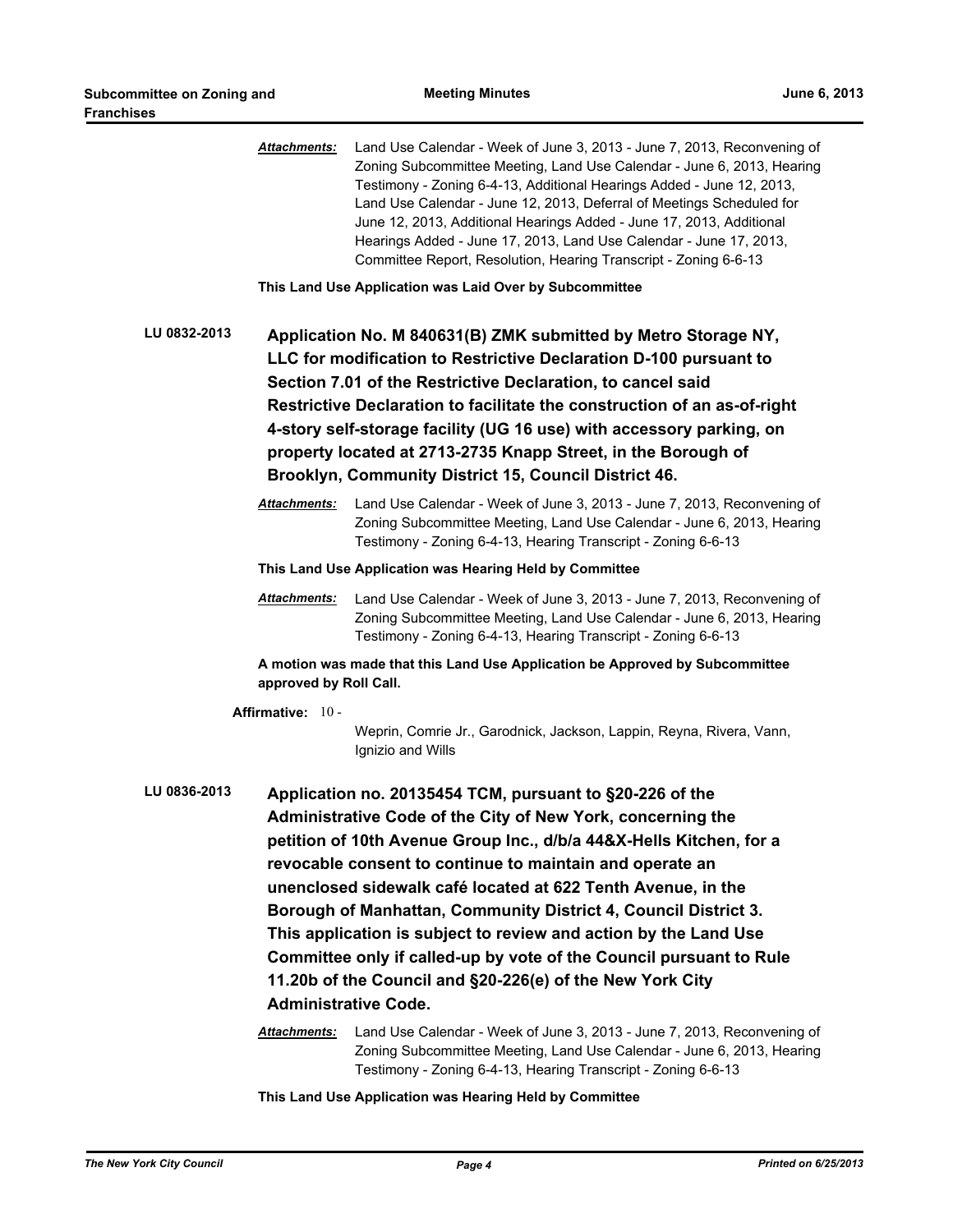|                                                         | <b>Attachments:</b>                                                                                                                                                                                                                                                                                                                                                                                                               | Land Use Calendar - Week of June 3, 2013 - June 7, 2013, Reconvening of<br>Zoning Subcommittee Meeting, Land Use Calendar - June 6, 2013, Hearing<br>Testimony - Zoning 6-4-13, Hearing Transcript - Zoning 6-6-13                                                                                                                                                                            |  |  |
|---------------------------------------------------------|-----------------------------------------------------------------------------------------------------------------------------------------------------------------------------------------------------------------------------------------------------------------------------------------------------------------------------------------------------------------------------------------------------------------------------------|-----------------------------------------------------------------------------------------------------------------------------------------------------------------------------------------------------------------------------------------------------------------------------------------------------------------------------------------------------------------------------------------------|--|--|
|                                                         | approved by Roll Call.                                                                                                                                                                                                                                                                                                                                                                                                            | A motion was made that this Land Use Application be Approved by Subcommittee                                                                                                                                                                                                                                                                                                                  |  |  |
|                                                         | Affirmative: 10 -                                                                                                                                                                                                                                                                                                                                                                                                                 | Weprin, Comrie Jr., Garodnick, Jackson, Lappin, Reyna, Rivera, Vann,<br>Ignizio and Wills                                                                                                                                                                                                                                                                                                     |  |  |
| LU 0837-2013                                            |                                                                                                                                                                                                                                                                                                                                                                                                                                   | Application No. N 130206(A) ZRM submitted by the Department of<br>City Planning pursuant to Section 201 of the New York City Charter,<br>for an amendment to the Zoning Resolution, relating to Article IX,<br>Chapter I (Special Lower Manhattan District), concerning privately<br>owned public spaces within the Borough of Manhattan, Community<br><b>District 1, Council District 1.</b> |  |  |
|                                                         | <b>Attachments:</b>                                                                                                                                                                                                                                                                                                                                                                                                               | Land Use Calendar - Week of June 3, 2013 - June 7, 2013, Reconvening of<br>Zoning Subcommittee Meeting, Land Use Calendar - June 6, 2013, Hearing<br>Testimony - Zoning 6-4-13, Hearing Transcript - Zoning 6-6-13                                                                                                                                                                            |  |  |
| This Land Use Application was Hearing Held by Committee |                                                                                                                                                                                                                                                                                                                                                                                                                                   |                                                                                                                                                                                                                                                                                                                                                                                               |  |  |
|                                                         | <b>Attachments:</b>                                                                                                                                                                                                                                                                                                                                                                                                               | Land Use Calendar - Week of June 3, 2013 - June 7, 2013, Reconvening of<br>Zoning Subcommittee Meeting, Land Use Calendar - June 6, 2013, Hearing<br>Testimony - Zoning 6-4-13, Hearing Transcript - Zoning 6-6-13                                                                                                                                                                            |  |  |
|                                                         | approved by Roll Call.                                                                                                                                                                                                                                                                                                                                                                                                            | A motion was made that this Land Use Application be Approved by Subcommittee                                                                                                                                                                                                                                                                                                                  |  |  |
|                                                         | Affirmative: 10 -                                                                                                                                                                                                                                                                                                                                                                                                                 | Weprin, Comrie Jr., Garodnick, Jackson, Lappin, Reyna, Rivera, Vann,<br>Ignizio and Wills                                                                                                                                                                                                                                                                                                     |  |  |
| LU 0838-2013                                            | Application No. C 110398 ZMQ submitted by Vlacich, LLC, pursuant<br>to Section 197-c and 201 of the New York City Charter for an<br>amendment to the Zoning Map, Section No. 9c, establishing within<br>an existing R5 district a C1-2 District bounded by a line 150 feet<br>northeasterly of 28th Avenue, 43rd Street, 28th Avenue, and 42nd<br>Street, in the Borough of Queens, Community District 1, Council<br>District 22. |                                                                                                                                                                                                                                                                                                                                                                                               |  |  |
|                                                         | Attachments:                                                                                                                                                                                                                                                                                                                                                                                                                      | Land Use Calendar - Week of June 3, 2013 - June 7, 2013, Reconvening of<br>Zoning Subcommittee Meeting, Land Use Calendar - June 6, 2013, Hearing<br>Testimony - Zoning 6-4-13, Hearing Transcript - Zoning 6-6-13                                                                                                                                                                            |  |  |
|                                                         |                                                                                                                                                                                                                                                                                                                                                                                                                                   | This Land Use Application was Hearing Held by Committee                                                                                                                                                                                                                                                                                                                                       |  |  |
|                                                         | <b>Attachments:</b>                                                                                                                                                                                                                                                                                                                                                                                                               | Land Use Calendar - Week of June 3, 2013 - June 7, 2013, Reconvening of<br>Zoning Subcommittee Meeting, Land Use Calendar - June 6, 2013, Hearing<br>Testimony - Zoning 6-4-13, Hearing Transcript - Zoning 6-6-13                                                                                                                                                                            |  |  |
|                                                         | approved by Roll Call.                                                                                                                                                                                                                                                                                                                                                                                                            | A motion was made that this Land Use Application be Approved by Subcommittee                                                                                                                                                                                                                                                                                                                  |  |  |